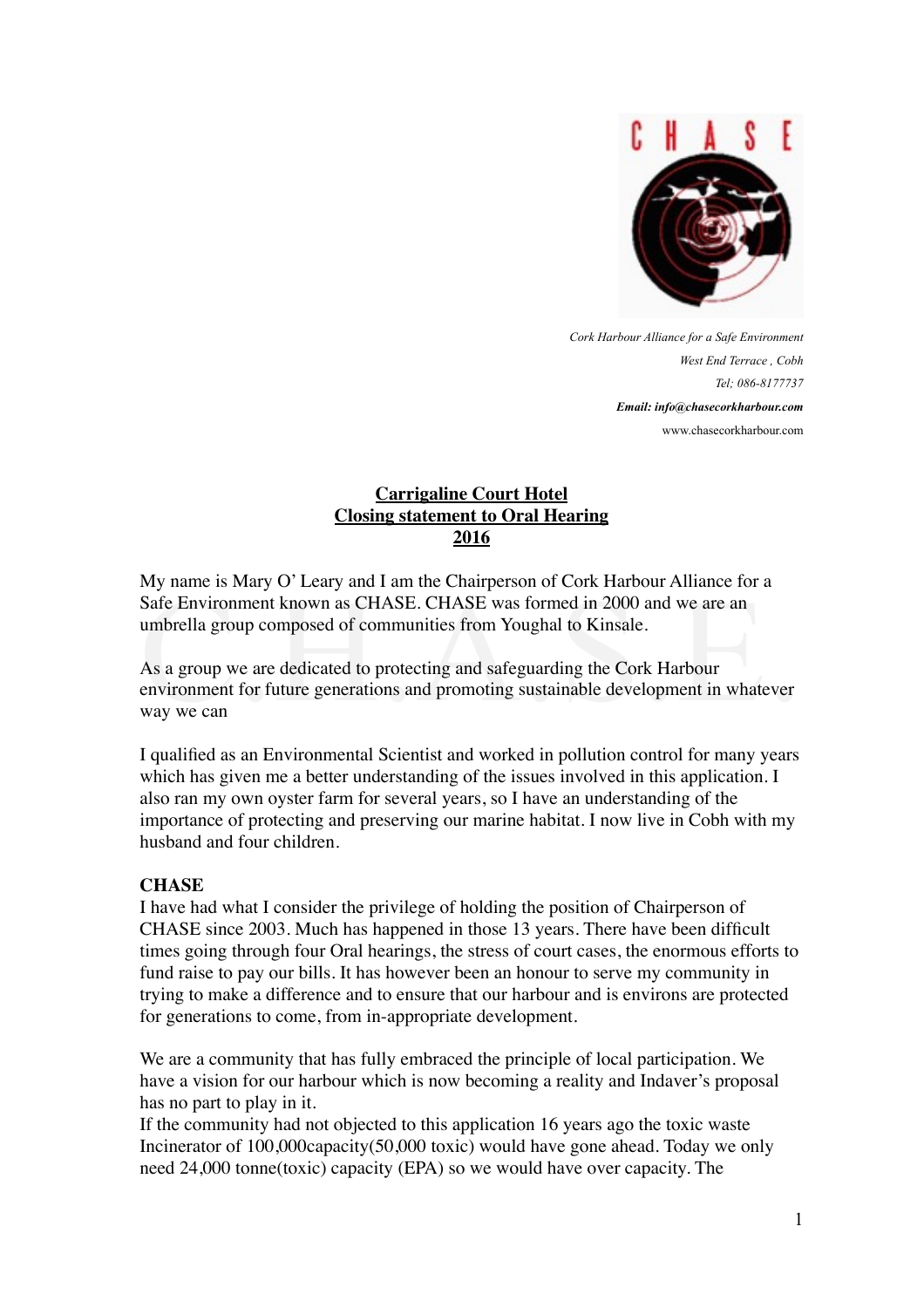incinerator would have been a Seveso site and would have changed and hindered any other proposal for that area. Due in no small way to the communities intervention,we now have this amazing potential for the area to develop is a much more beneficial manner, which will benefit the greater good.

This as you know Mr. Inspector is our fourth Oral hearing into this application. We are still not sure if it is incompetence or arrogance by Indaver that brings us back here yet again. Indaver has cost this community dearly and could never be accepted as a neighbour. They sought costs against the community. They have taken us to the steps of the High Court and then withdrew but the President of the High Court ruled that Indaver had abused our court system and he ordered them to bear costs

How could we ever accept such people as our neighbours when they were throwing their weight around before they ever moved in?

We want this taken into account in your decision, as acceptance by the community has to be a consideration with respect to this project and we strongly reject Indaver and their application.

## **Fairness in Planning**

We have engaged wholeheartedly in every process available to us in relation to this application over 16 years and it would be fair to say we have almost exhausted them all.

The 12 working days we got to prepare for the Oral hearing was to say the least a disgrace. This is not fair participation and is weighted heavily in favour of the applicant.<br>As repeated many times, the applicant had 31/2 The 12 working days we got to prepare for the Oral hearing was to say the least a disgrace. This is not fair participation and is weighted heavily in favour of the applicant. As repeated many times, the applicant had 31/2 years of consultation with the Board.

The Planning Authority, was also excluded from the 31/2 years consultation. The head of planning in Cork County Council mentioned several times at this Oral hearing that they did not have enough time or the resources to prepare responses to some of the issues raised. These are people who have protected time and are paid to analyse such an application, yet they struggle to fulfil their duties.

We come late to the process and struggle to similarly take on the challenge. We do not have protected time and have to run our lives, our work and look after our families while assessing the application.

We say such a practice which excludes the authority responsible for local planning in an area and the community from early discussion is undemocratic and contrary to the spirit of the Aarhus Convention which has as one of it principles the right of "public participation in environmental decision-making"

How can this be fair or good planning when parties are excluded? Even in terms of the optics of ABP, this behaviour does not do them any favours. If this is their idea of balance and fairness in planning it differs greatly from that of the community

If the principles of the Aarhus Convention are to be respected the aspirations outlined within it have to be fully embraced at both a local and national planning policy level. The convention also recognizes that 'adequate protection of the environment is essential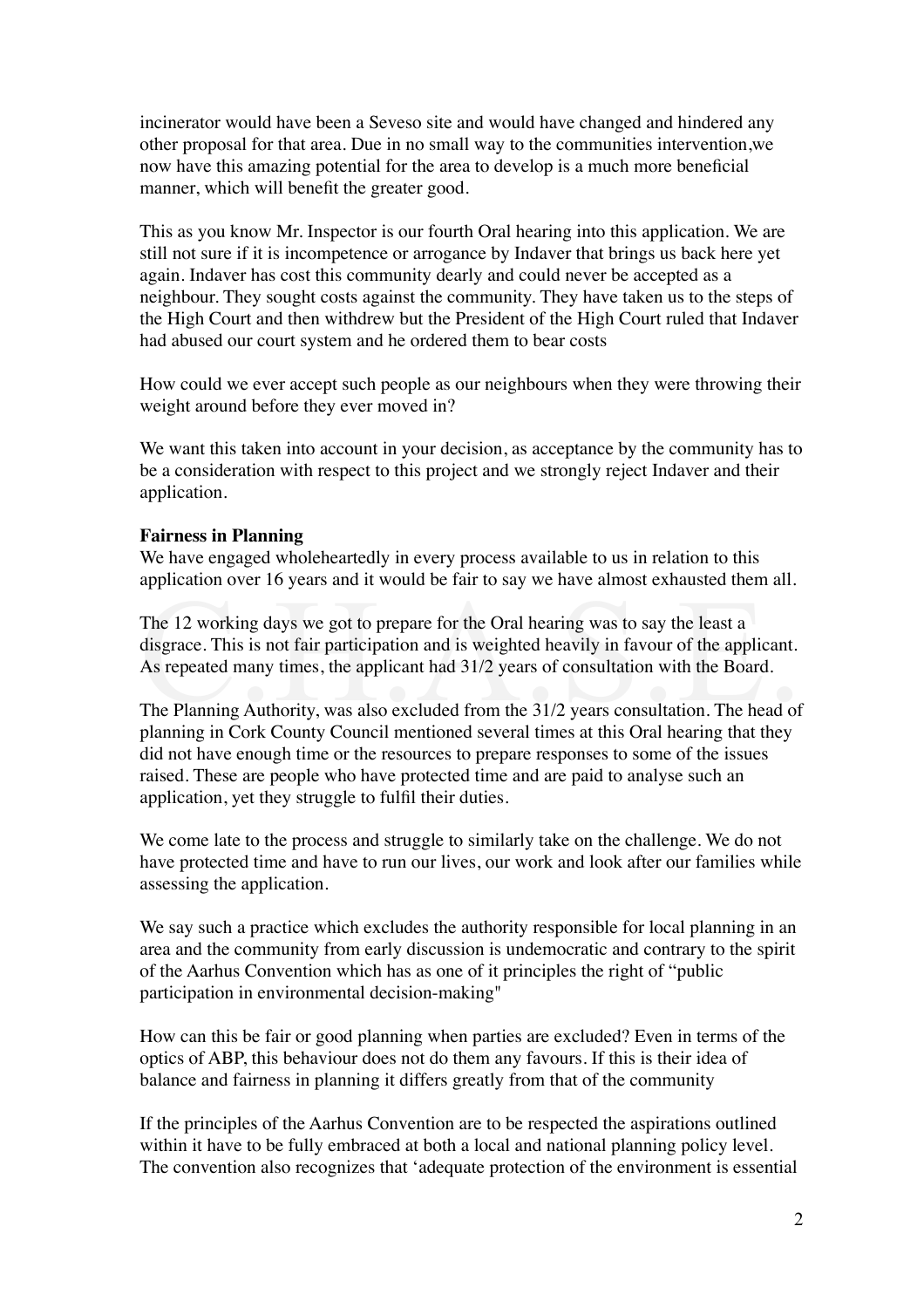to human well-being and the enjoyment of basic human rights, including the right to life itself. It recognizes that every person has the right to live in an environment adequate to his or her health and well-being. It also recognizes the duty, both individually and in association with others, to protect and improve the environment for the benefit of present and future generations.'

(Convention on access to information public participation in decision-making and access to justice in environmental matters)

When it comes to engaging with the Strategic Infrastructure Process this has to mean that there is enough time for communities and indeed local authorities, to properly assess an application and not find themselves in a situation like we have in this particular application.

Once Indaver Ireland or Indaver Ireland Ltd were ready to go, the entire process was just steam-rolled through. Indeed at several junctures in this Oral Hearing you yourself Mr Inspector, have made mention of the need to get on with hearing and to stop repeating issues. As part of the discourse at oral hearings issues get aired and are sometimes exposed for what they are thro repetition, especially where such issues of concern are not being dealt with in a transparent manner, as we have seen in this Oral Hearing. Though you have accommodated us in every way possible Mr Inspector there has been a sense of "rush "or hurry about this application.

## **THE APPLICATION**

THE APPLICATION<br>All the issues that were of concern to us fifteen years ago are still of concern today. The<br>site is fundamentally unsuitable and all of Indaver's problems stem from that<br>premise. The WHO agrees with us. It All the issues that were of concern to us fifteen years ago are still of concern today. **The site is fundamentally unsuitable and all of Indaver's problems stem from that premise.** The WHO agrees with us. It is the coordinating and directing authority on public health. It issued the Guidelines for the location of waste incinerators because incinerators pose a risk. The site failed the criteria in 2001 and still fails it today

## **EVIDENCE PRESENTED**

Mr Inspector the evidence presented by the community at each application has contributed in no small way to exposing each application for what it was. This time has again been a credit to the community. The expertise and the knowledge we have in our community is second to none and something that we are all very proud of. People came forward and challenge this application from all walks of life because they know this application is wrong, in so many ways. They were articulate and informed and I trust were of benefit to you in exposing this application for what **it** is. Communities are uniquely positioned to identify problems, as they are the main stakeholders. The value of this unique perspective cannot be under-estimated in the planning process.

Indaver in 16 years have failed to recognise the value of this perspective. They have modelled and plotted and bamboozled us with figure that just didn't make sense. They engaged in PR at every twist and turn and used every opportunity to tell the nation what a wreckless community we were, that we were being irresponsible, didn't want to deal with our waste and didn't understand the issues involved. This time around they told us that they had learnt their lesson and that they were coming to talk to us with no glossy brochures to see what would work.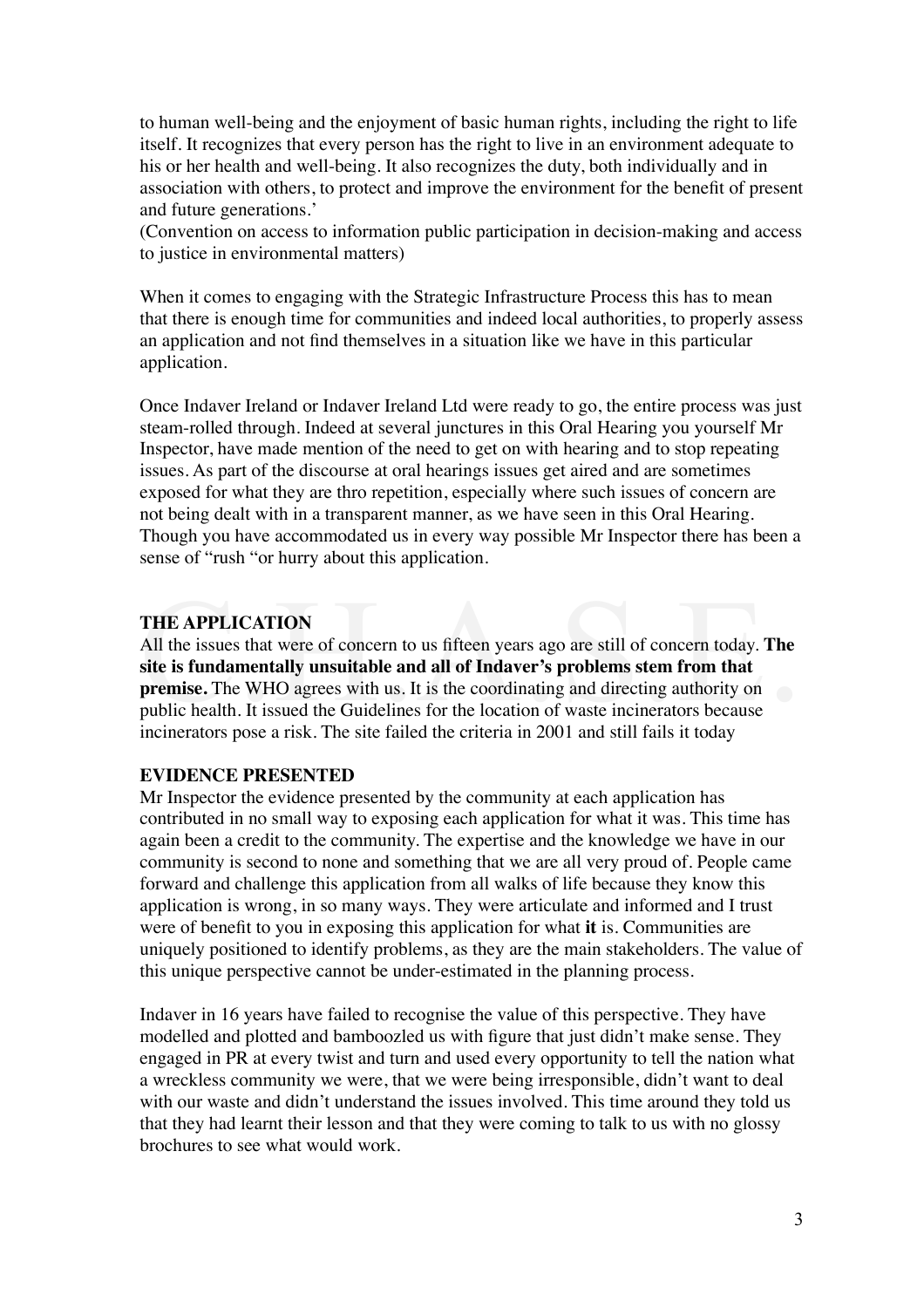However this was after 31/2 years "fixing' the last application with ABP, so it was patently obvious that they had their minds made up and "participation" was merely ticking the box They didn't even bother to visit my community of approximately 14,000 people in Cobh or Midleton with a similar population, who would be in the direct line of emissions if it were to get planning for sixty years(30+30).

## **THE ORAL HEARING**

We are coming to the end of over four weeks where we have discussed, debated, cross examination and listened to evidence and sometimes dubious information.

This has been a long process, 16 years in all with thousands of pages of fact, and sometimes fiction. We came to this hearing to get answers, to see if Indaver had answered the questions and queries raised in the submissions. These were questions that were of paramount concern to this community, and fundamental to our trust, some we have asked for the third time. They are about how this proposal would impact on our community and environment.

At the close of this hearing Mr. inspector I think it wouldn't be an exaggeration to say that there are probably more questions unanswered now then when we started.

# **WHAT HAVE WE LEARNT**

## *Ownership*

Most staggeringly we learnt that no one knows who is applying for this facility! The identity of the applicant and owner are a mystery to us all

## *Modeling*

Sweetship<br>Most staggeringly we learnt that no one knows who is applying for this facility! The<br>identity of the applicant and owner are a mystery to us all<br>Modeling<br>We learnt that the model used in their air modeling is not We learnt that the model used in their air modeling is not the appropriate model (ref Paul Leahy) Neither has it taken into consideration the turbine which will affect plume dispersal. Neither did it conform with EU EPA guidance for Europe(Peter Daly)

## *Risk Assessment*

We learnt that the HAZID report, that assesses risk does not conform to ISO 31000 Standards, but followed some in-house rules drawn up be the applicants experts.

## *Weather*

We learnt that there was no correlation done between the local Harbour and Cork Airport weather data. The proposed site is a coastal site with a land /sea interface which affects atmospheric stability. Yet again this has not been modeled for by Indaver, despite the fact that they have had 16 years to get it right. (Ref; Rodney Daunt, Mike Griew)

## *Appropriate Assessment (AA)*

We learn that an AA cannot be completed by the Board who are deemed to be the relevant authority by the State to carry out this function. We know engineered particles will be produced by the proposal, these are toxic, "are future contaminants and will increase" (Dr Jarvis Good) This introduces a degree of uncertainty as Dr. Good informed the hearing. We do not know what would be burnt therefore we don't know what the full impact of this application would have on the environment. We know it will produce dioxins and in the event of filter failure or a fire with uncontrolled burning these toxic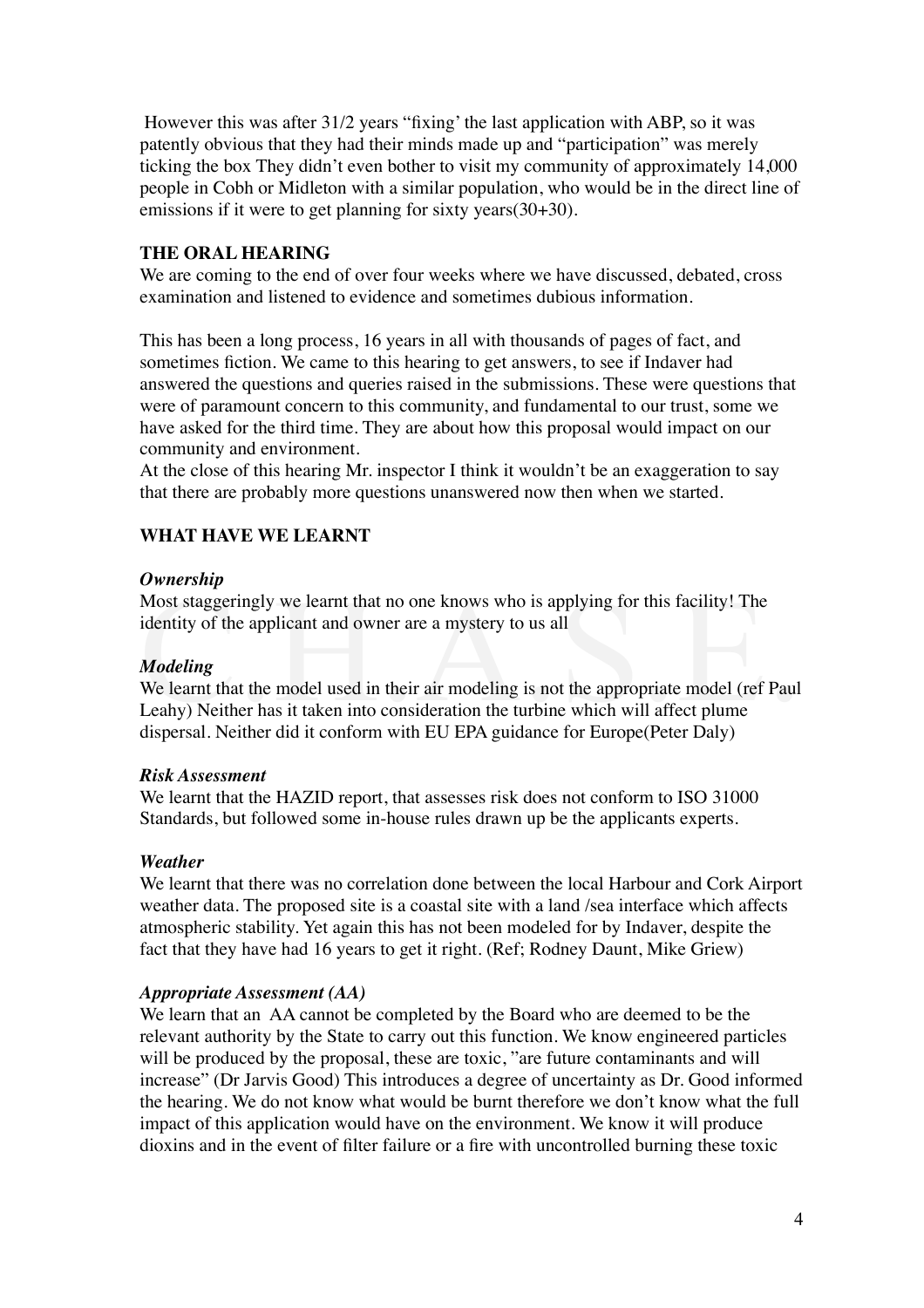emissions will be released unfiltered. We also know there is no real time monitoring in Cork. Dr. Good said these issues are a matter for the E.P.A.

As far as we understand the full effect of this application can therefore not be fully assessed, as we cannot say beyond reasonable doubt that no damage will be done This we say is in breach of the E.I.A. Directive.

## *Health Impact Assessment*

We learnt that no Health Impact Assessment (H.I.A.) has been done. Professor Anthony Staines outlined why this is of concern A H.I.A**.** is commonly defined as 'a combination of procedures, methods and tools by which a policy, program or project may be judged as to its potential **effects** on the **health** of a population and the distribution of those **effects** within the population'.

Dr. Hogan did a desk-top study and did not do a HIA as he said, it was "too difficult"! The baseline data was difficult to find he said and when found it was unreliable. He did however acknowledge that the National Tumour Registry is quite reliable. (Appendix 6.2 P2-3 )There are facts we know from the cancer registry, higher than normal levels of some cancers in Cobh. Cork has the highest level of testicular cancer in Ireland. It doesn't matter to an extent what caused them as cause and effect are difficult to prove. However what it does tell us is that this is a population whose health is already compromised.

We know from Prof. Howard's evidence that nanoparticles do cause harm and cannot be trapped by the filters. We know incinerators release huge amounts of these nanoparticles.<br>We say if in doubt leave it out, we know chronic We know from Prof. Howard's evidence that nanoparticles do cause harm and cannot be trapped by the filters. We know incinerators release huge amounts of these nanoparticles. We say if in doubt leave it out, we know chronic exposure causes harm and we ask the Board to observe the precautionary principle and refuse the 60 year permission sought.

## *Stress on communities*

We know that this application will cause undue stress worry and fear in the community as evidenced by Drs Bradley,Morehan FitzGerald Kelleher and Hayes and indeed the many people who gave evidence at this Oral Hearing. The presence of such a facility on such a prominent site with smoke pouring out would be a daily reminder to us all that we had failed future generations.

## *Local/National /EU Plans*

We learnt that the proposal is contrary to the Local Area Plans (LAP) and the Cork Area Strategic Plans (CASP). Proposed developments have to have consistency with the local area plans according to the Planning and Development Bill 2013. We say this application fails that criteria

It is not in the spirit of the three Master plans for Spike Island, Haulbowline Island and I.M.E.R.C.

This was further evidenced by Minister Simon Coveney T.D. Micheal Martin T.D. Sean Sherlock T.D. and Donncadh O Laoighaire T.D.

Minister Coveney stated that there was a suggestion that there was support for an incinerator at this particular site, but clearly said that was not the case.

A facility of this nature would threaten the plans outlined in the three master plans, into which enormous amounts of public and European funding have already been invested.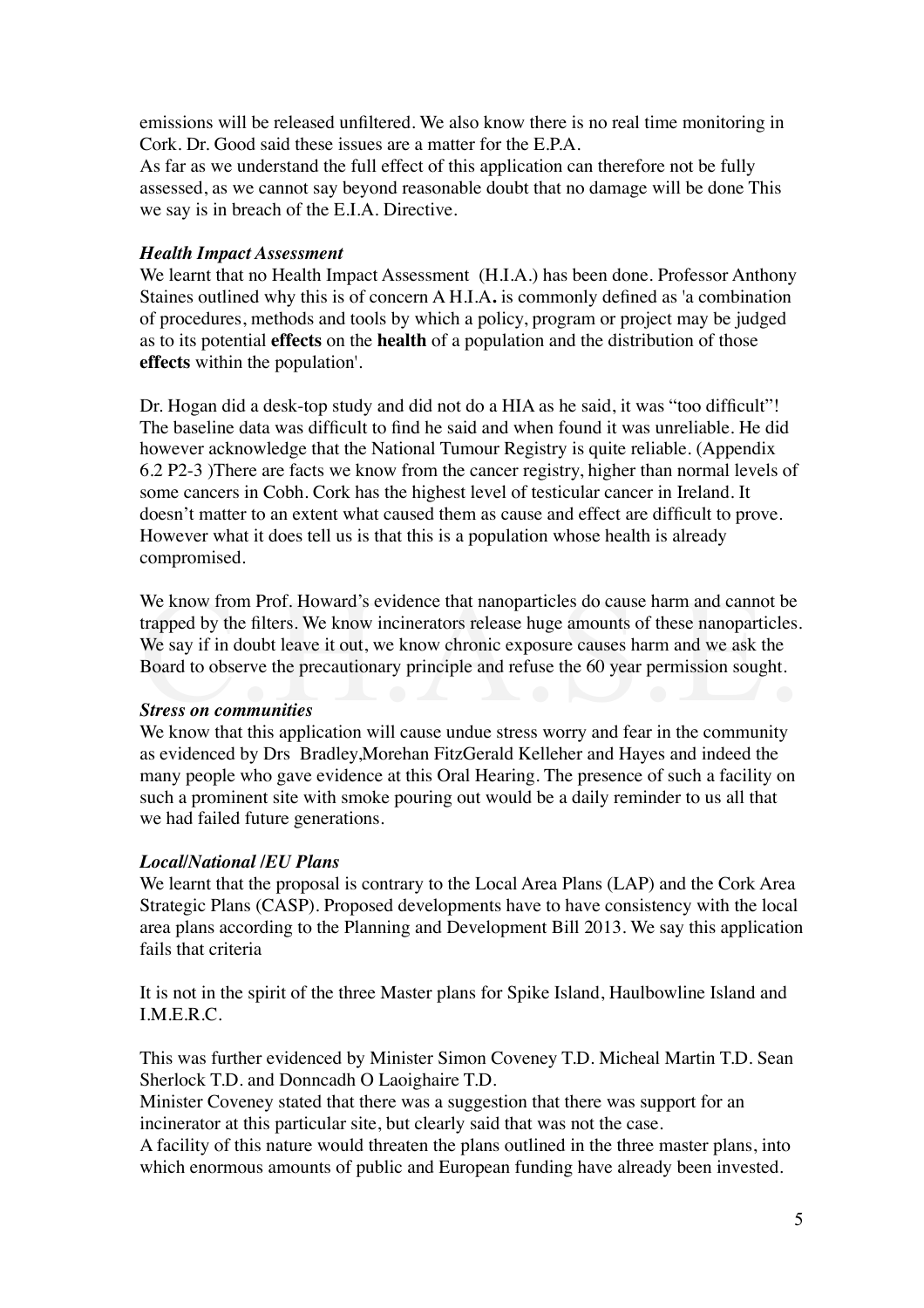Public money and funding must be wisely spent, protected and not jeopardized by private developers.

We learnt that it threatens the creation of the potential of thousand of jobs in the lower harbour, in leisure, tourism education and research. Indaver will employ at the most circa 60 people.

We learnt that it is contrary to EU Directive Directive 2008/98/EC

The Directive lays down some basic waste management principles: "**it requires that waste be managed without endangering human health and harming the environment, and in particular without risk to water, air, soil, plants or animals, without causing a nuisance through noise or odours, and without adversely affecting the countryside or** places of special interest" This application would breach these principles

## *Questionable behaviour*

We learnt that Indaver had private conversations with some of the prescribed bodies since the close of the application to An Bord Pleanala (ABP) to try to mend their ways.

We in CHASE understood that all issues raised in the submissions to ABP should be aired fully with all parties and dealt with openly at the Oral hearing, not behind closed doors. The oral hearing is the public forum through which all issues in relation to the application should have been dealt with. The board should not accept this sort behavior as we say it is highly irregular and such behavior would not be tolerated from the community, by the Board

## *SRWMP*

Example and such that when. The board should not decept this soft behavior<br>as we say it is highly irregular and such behavior would not be tolerated from the<br>community, by the Board<br>SRWMP<br>We learnt that the site is not cen We learnt that the site is not central to the region it is to serve i.e. the Southern region a county and does not direct that the facility is built in Ringaskiddy

We also learn that the site is in breach of the environmental protection criteria set out in the SRWMP"

The criteria state "avoid as far as possible siting waste infrastructure ..in areas of "visual amenity, geological heritage…flood risk areas and areas susceptible to subsidence or landslide.'

We learn that the SRWMP does not promote incineration over alternative waste to energy facilities such as Mechanical Biological Treatment (MBT) or anaerobic digestion as the applicant has claimed

## *Heat*

We learnt that this proposed facility will not produce heat for district heating as stated by Indaver at every twist and turn. There is no plan for a district heating system in the area. The cost of retrofitting would be too expensive and there is already overcapacity in heat energy in the Cork region

## *Capacity*

We learnt that there is ample capacity for incineration in Europe and that these incinerators operate at 85% efficiency and provide district heating. Indaver's facility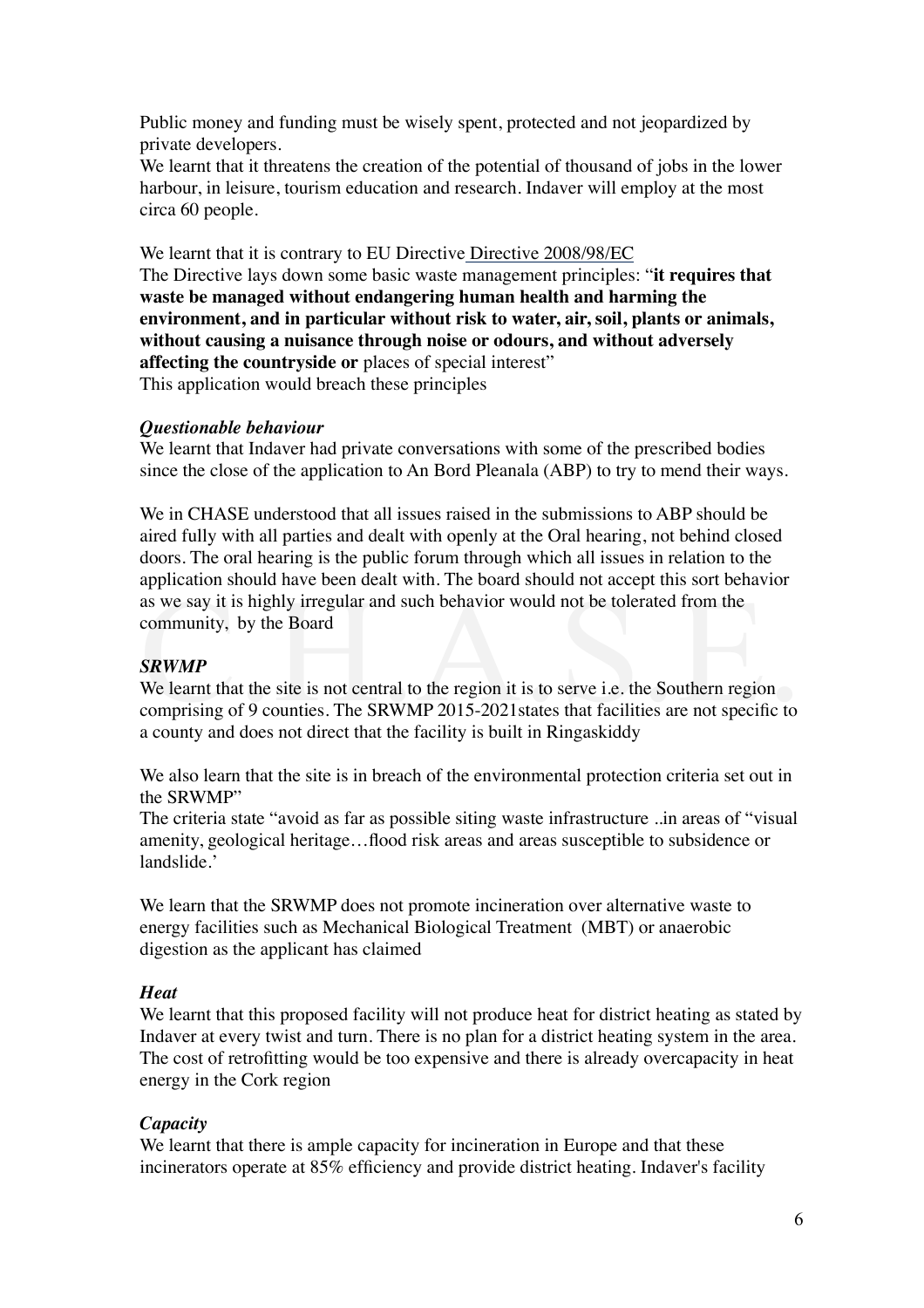would run at 25% efficiency and would not link up to any district or industrial heating system .We can use the capacity in Europe while we build the infrastructure that best suits Ireland, not rush head long into an outdated technology out of desperation, as referenced by Betty Higgs evidence of her conversation with Philipa King of SRWM Offices. That is not how we should decide waste policy.

#### *Self-sufficiency*

We learnt that the E.U Framework does not say we have to be self sufficient as a country. It states;

"That member states (are to) ……bring about an integrated network of waste treatment facilities....the E.U community as a whole becomes self sufficient...self sufficiency does not mean that every member state has to have all the facilities necessary for the useful application of different forms of treatment" Article 16 E.U. Framework for Waste Management

#### *Not recovery*

We are told that the proposal would be like the incinerator in Carrinstown and the figures extrapolated from that plant's operation were used to try to justify the energy co-efficient for the application, Carrinstown is a D10 not an R1.

We learnt that their calculations for their energy co-efficient do not add up and if this is so, this would not be an energy recovery facility in line with the waste hierarchy and E.U policy on waste The calculations are in-house and have not been audited independently

## *Traffic*

E.U policy on waste The calculations are in-house and have not been audited<br>independently<br>**Traffic**<br>It is still on the wrong side of the river, resulting in all traffic passing through an already<br>congested tunnel and road It is still on the wrong side of the river, resulting in all traffic passing through an already congested tunnel and road network The N28 will not be done until 2023 at the earliest. There is no planning permission or funding which would be of little comfort to all who would use the roads for the next 7 years. if this application got permission We learnt that traffic to the Crematorium, the NMCI, the Beaufort, the Naval Service Haulbowline island remediation works, Irish Waters Waste water treatment system construction works, the Ports construction works and Indaver Irelands if they were to get planning, could not all be accommodated without mayhem.

It is common sense, there is not infinite capacity despite Mr. O' Donoghue's (CCC) optimism

#### *Mobility Plan*

We learnt that the traffic management system proposed will not work. The drivers will be stuck on Carrs hill or the tunnel in the traffic mayhem they have created In Meath, Indaver had to extend their original opening hours to work 24/7 to take in more waste because they hadn't done their homework properly! It would only be a matter of time before they would do the same in Ringaskiddy if they got planning.

#### *Erosion*

We learnt that the site is still eroding into the sea and at a faster rate than we had imagined at the last application in 2008.We also know from their EIS that they cannot stop it.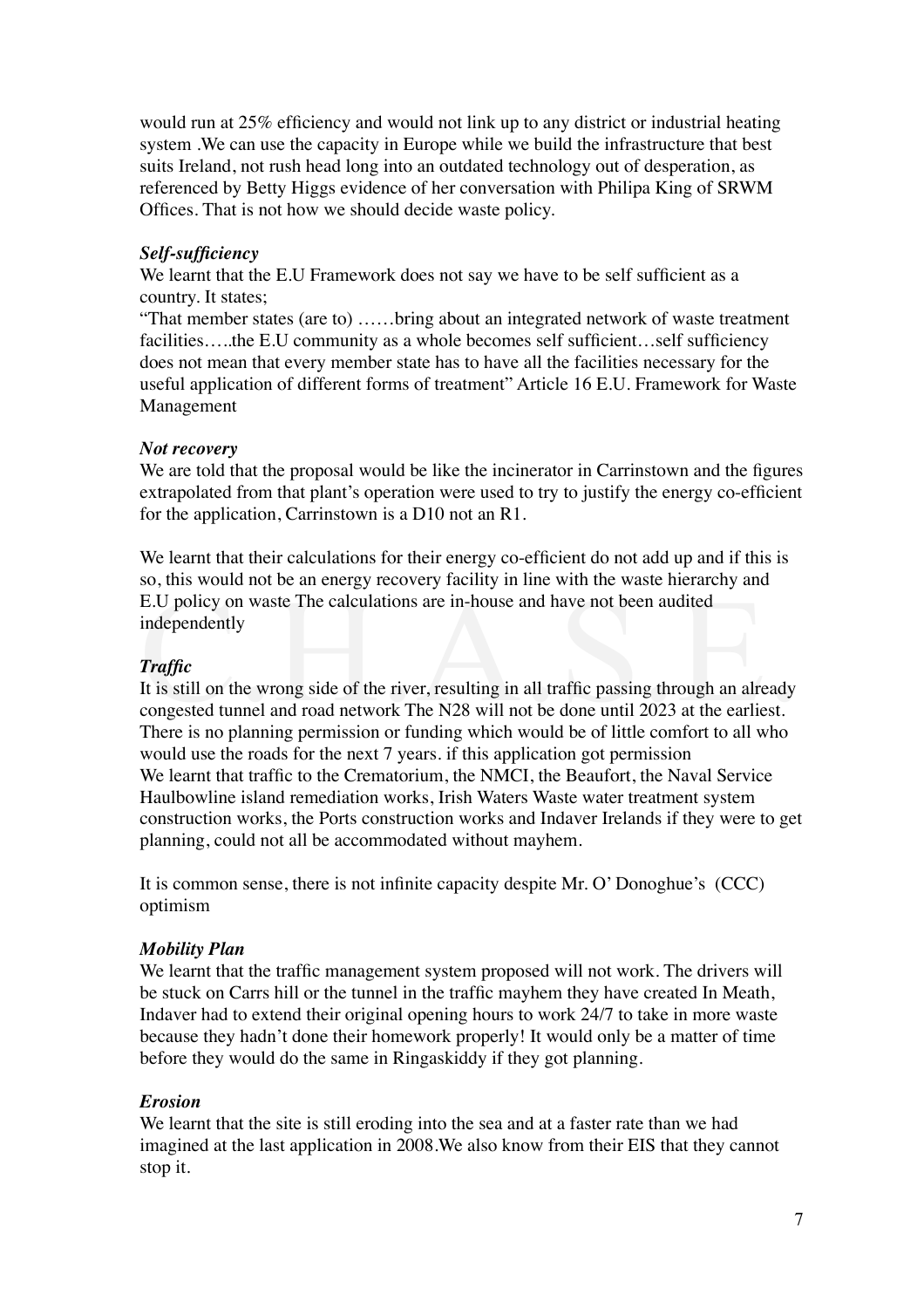**"The proportion of the cliff erosion due to ground water seepage has been estimated as 50%……it is also assumed that the sacrificial material will have no effect on cliff erosion due to ground water seepage."** (E.I.S.5.2.1.3)

We learnt that due to catastrophic collapse of the cliff face the "slumping' due to erosion is directly in the path where the buildings are to be placed. (Ref S.Bennett) We also know that groundwater could become contaminated due to fracturing of the bedrock( Betty Higgs) a fact that was not in their EIS and that coastal flooding does happen, as referenced in their two previous E.I.S. reports

## *Disruption*

We learnt that construction will take 31 months which is two and a half years. So the staff and students of NMCI, Beaufort, IMERC, employees at the Naval Base and those attending funerals will have to put up with "traffic noise and dust during the construction phase" (P37 EIS Non-tech Summary ) not to mention traffic delays and diversions. We also learn from the EIS that the road will be closed for three weeks while it is being raised. How will people get to IMERC, Haulbowline the Crematorium or the beach?

## *Risk*

We learnt that the site is still a risk to public safety, both from explosion and acute and chronic exposure to harmful emissions. (Ref Peter Daly/Shane Bennett/Prof.Staines and Howard)

Howard)<br>Everything has been squeezed into a smaller part of the site. There will be no contagion<br>from a fuel spill, the E.S.B. transformer is next to the fuel tank which is an accident<br>waiting to happen. The fuel tank is a Everything has been squeezed into a smaller part of the site. There will be no contagion from a fuel spill, the E.S.B. transformer is next to the fuel tank which is an accident waiting to happen. The fuel tank is also under the shadow of the chimney-stack. Stacks are known to collapse.

We know Indaver cannot guarantee there won't be an accident. They will have no more control over events in their proposed plant than they had at their plant in Staebrok, Belgium

## *Fire/evacuation*

We know Indaver will only fight a bunker fire for two hours after which they will have no more fire fighting water and they will let it burn itself out. This would represent a release of uncontrolled unfiltered emissions across the harbour.

We learnt from their Hazid report that if there was a fire in the bunker it could last up to six days and could require an evacuation of the area due to the fumes and smoke.

Mr Mulcahy, when presenting the photos on 29.04.16 of Indaver Irelands alternative evacuation plan, said that there is no scenario that required the evacuation of Haulbowline. This is not true, it says so in the Hazid.

## *PDForra.*

We learnt that PDF orra are opposed to this proposed development. They want a safe place to work and have a care of duty to their families and staff who live on the island. Since 2008 there is now full occupancy of the dwelling quarters on the island with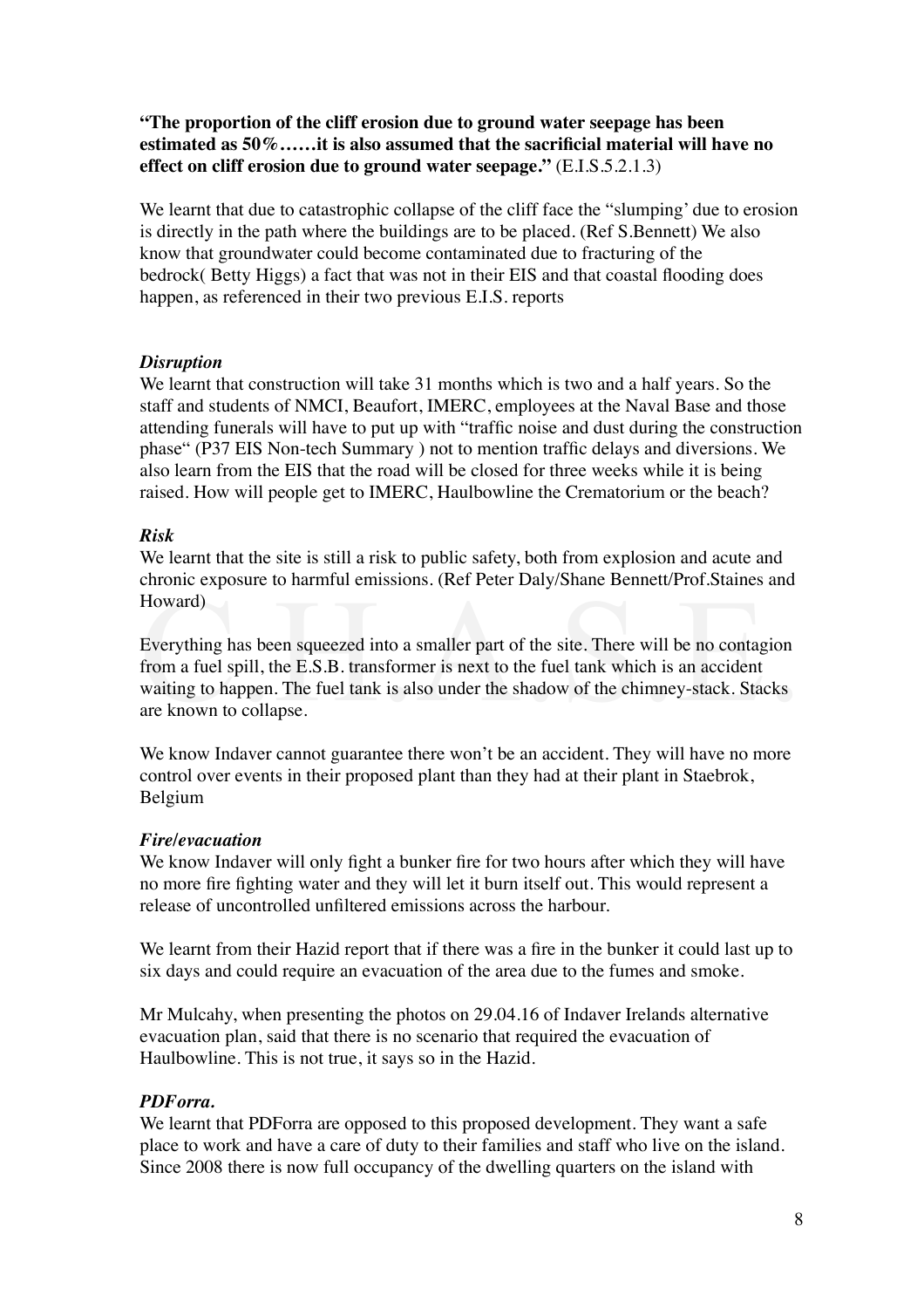several families living there full-time. They said their medical emergency services would be limited by this application.

There are over 1000 people working on Haulbowline and they are not happy with Indavers application. It presents them with problems in the event of a fire /accident. They would have to run towards the fire to escape. If the island had to be evacuated the ordnance would have to be moved and brought past the fire, again putting lives at risk

# *H.S.E.*

We learnt that the H.S.E. Emergency Management Service has concerns in relation to this site

**"This site is a cul-de-sac and therefore, an incident at this site means that emergency response is limited to an approach from one direction only"**

This does not reassure the community in the event of a fire or accident as it is clear that it would be difficult to evacuate people safely.

## *Threat to Air Force/National Security.*

We learnt that the proposal threatens the operation of the Armed Services and could endanger the lives and safety of the crew and passengers in a helicopter. Minister Simon Coveney TD also has concerns as he said newer ships will have helipads on board and he endorsed the concerns of the Department of Defence (DOD) in relation to this application.

application.<br>Indaver Ireland offered to turn off their incinerator when the Air Corp wanted to fly their<br>helicopters. The image of the Air Force helicopters being retrofitted with an "OFF"<br>button they could press when they Indaver Ireland offered to turn off their incinerator when the Air Corp wanted to fly their helicopters. The image of the Air Force helicopters being retrofitted with an "OFF" button they could press when they want to fly, would be funny if the situation wasn't so serious

## *Ownership/No bond*

We learnt at a the most basic level we do not know who owns the site We learnt that there is no bond proposed when the incinerator comes to the end of its life. This would effectively mean that we could see them leave behind an environmental wasteland like Haulbowline. What a legacy that would be for the next generation. As we don't know who owns the site, this presents us as a community with a problem. In the event of a fire or accident or indeed in the final return of the site to a brown field site. who would be liable ?

## *Location/Location/Location*

After 16 years of trying to shoe–horn in this facility it is still the wrong site and still fails the WHO guidelines which are there to ensure proper site selection. As we know Indaver Ireland were not aware of these guidelines when they bought the site. **So from the outset, this site was doomed.**

## **WHAT HAS CHANGED**

## *Planning Bill*

The Planning and Development bill 2013 has been amended to give greater transparency, accountability and consumer & citizen protection.

## *Aarhus convention*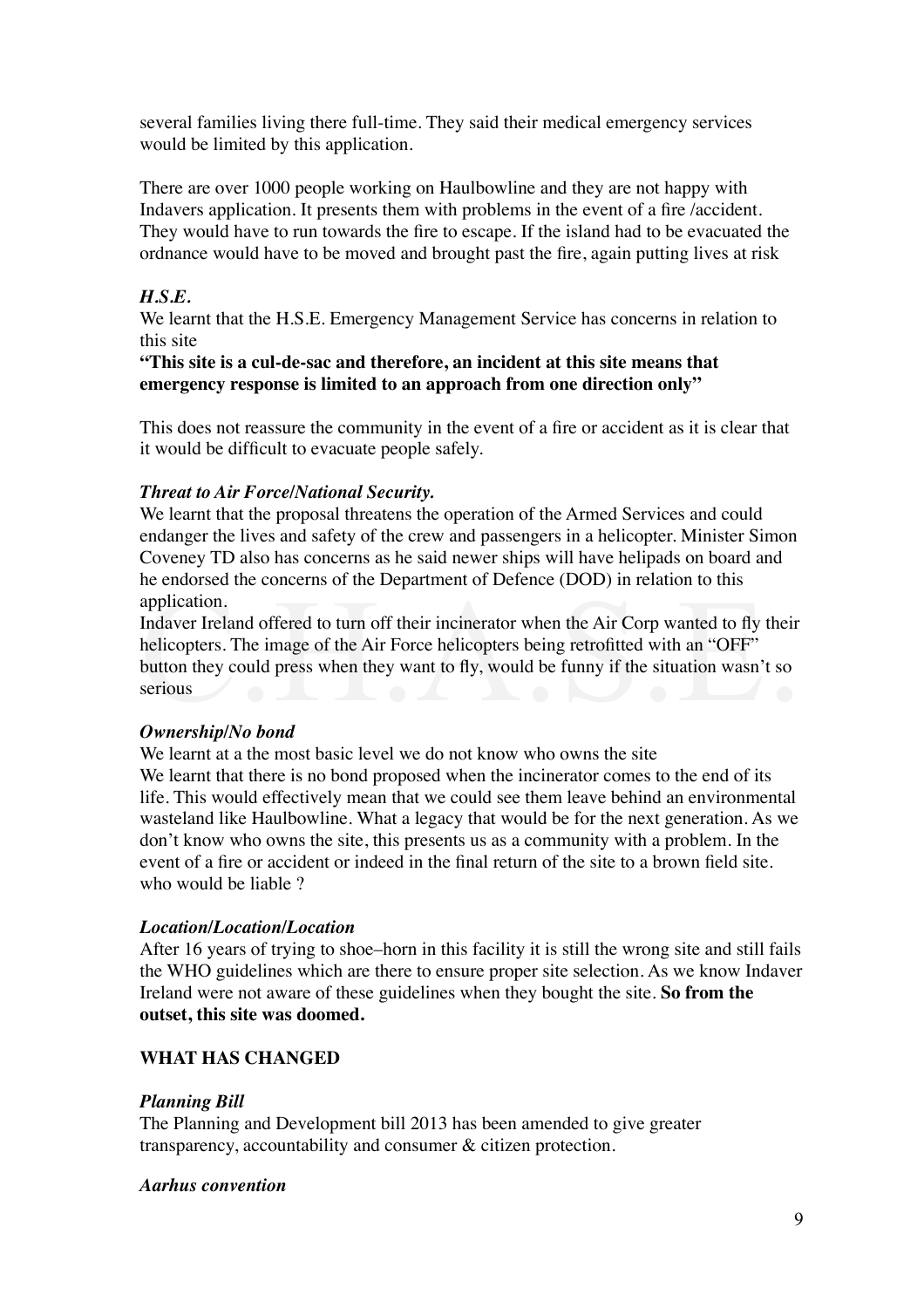Aarhus Convention) was adopted on **25 June 1998** and Ireland ratified the Convention on **20 June 2012**.

## *Master Plans*

Since the 2011refusal, the three master plans have been drawn up for the harbour.

These three plans are an exciting new direction for the harbour as outlined by every one of our public representatives at the Oral hearing.

Minister Coveney T.D. stated that the development of IMERC is a part of the National programme and is one the Government is committed to. It is a National facility which will trigger private inward investment in marine energy. He reiterated that the three master plans had to be respected and that the broader interests of the harbour cannot be ignored. The strategies developed cannot be trumped by this development.

Sean Sherlock T.D. said IMERC was a vehicle to attract inward investment and that it would attract funding from Horizon 2020, which is the largest E.U. research and innovative funding ever made available The proposed incinerator would he said, hamper the success and development of clean technology and job creation.

Michael MartinT.D> said this area was now a research hub in our maritime area and had enormous potential. There was no room or need for an incinerator at this site and that Indavers assertions about the site suitability were false and flawed.

He also spoke of the potential of Cork Harbour in relation to tourism and the potential it holds. Cork Harbour is a national asset which would be damaged by this proposal.

He also spoke of the potential of Cork Harbour in relation to tourism and the potential it<br>holds. Cork Harbour is a national asset which would be damaged by this proposal.<br>He said in his dealings with industry there is no He said in his dealings with industry there is no economic imperative for incineration, that the need for it has receded and that incineration and recycling do not make good bed-fellows.

## *Risk to public safety*

The risk to public safety has increased hugely since the last application. We now have a University research campus emerging in Ringaskiddy with increase in footfall and personnel. We ask the question. **Would the Board entertain an application for an incinerator n the middle of UCD? This is what this application is akin to!**

## *Increase in footfall*

The road upgrade onto Haulbowline with the installation of lights and footpaths means that far more people are using the area for running walking and availing of the amenity. Gobby beach is a much used area both for families, beach combers, dog walkers and geology students

## *Turbines*

Since the last refusal the wind turbines have been installed We saw from evidence presented by Paul Leahy that the turbine will effect the dispersal of the plume which was not factored into Indaver Irelands EIS

## *Change in thinking*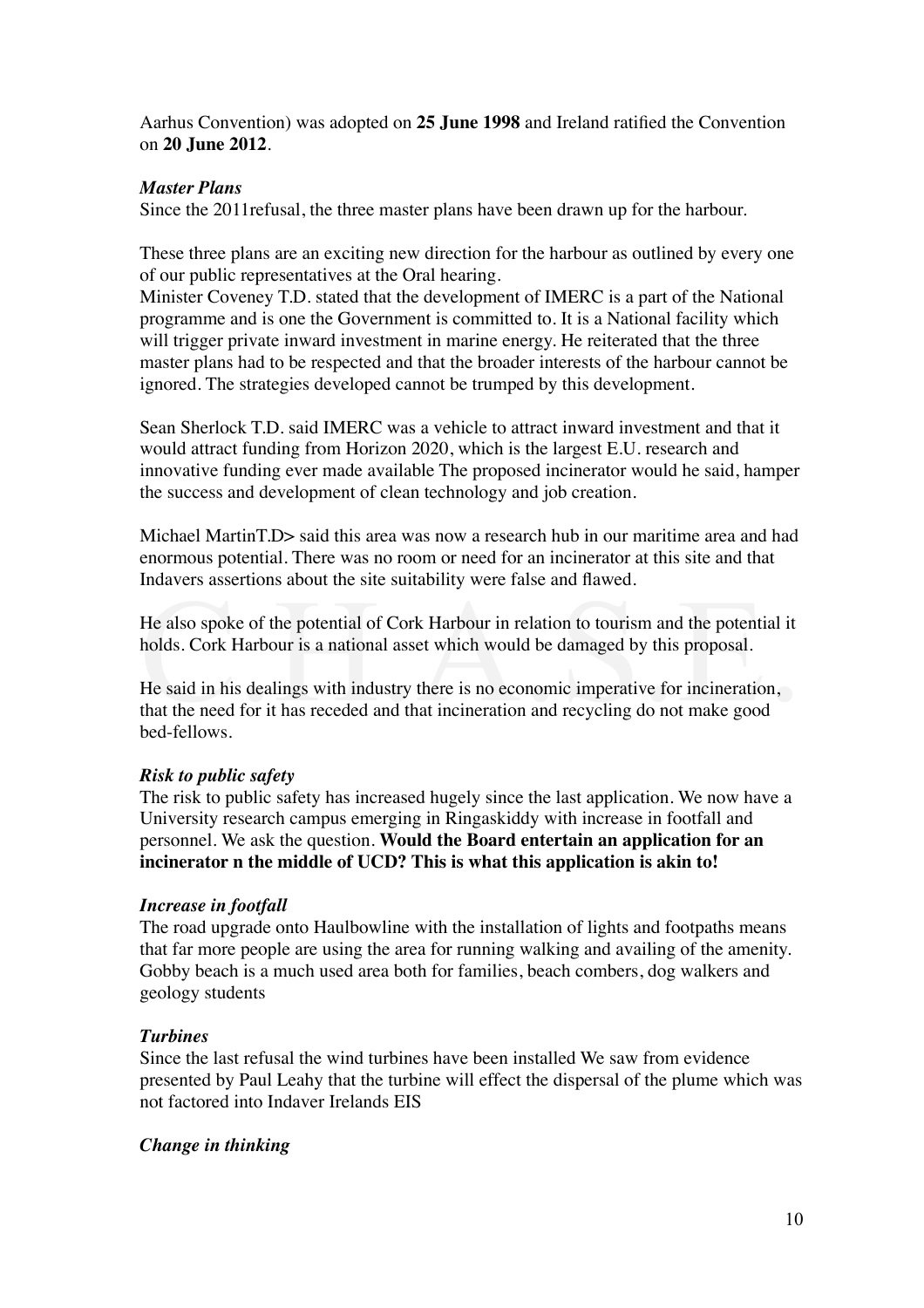We are all coming to the realization that society needs to move to a low carbon economy. This is what we have signed up to in COP21Paris Agreement. which has been mentioned by several people. We now have to look at how we handle our waste and run our commerce considering social environmental and moral factors.

Zero Waste does work around the world. This is a prime time for Cork and the southern region to embrace such a philosophy. We heard about San Francisco from Claire Mc Sweeney and the fact that they hope to reach their Zero Waste targets by 2020. This is a clever way of dealing with waste, it is sustainable, produces more jobs and is safer for our environment when done properly. Planning shapes how people live. We ask the Board to give us that opportunity.

If we are sentenced to 60 years of incineration all those opportunities are lost to us as a community and we are tied into an already outdated technology.

## *Circular Economy*

Life cycle thinking must now part of waste management from extraction to recovery to disposal It cannot be business as before. The burning of waste is not sustainable. We are entering a new phase where the circular economy has to be the corner stone of how we manage resources.

Example in continuing to behave as if we are still part of the Linear Economy model."<br>Incineration represents the linear model which is not sustainable and we as communities<br>must move towards a transition to sustainable be Dr Brendan Richardson agrees; burning waste "does nothing to discourage consumers from continuing to behave as if we are still part of the Linear Economy model." Incineration represents the linear model which is not sustainable and we as communities must move towards a transition to sustainable behavior.

## **THE NEXT GENERATION**

If it were granted, what would this say about us as a society? It would say that we were not clever enough It would say to our children and grandchildren that we let them down.

We all heard the powerful submissions made by the students of Colaiste Muire. We heard how they are working at the green options in terms of waste, water and energy conservation. They are acutely aware of the value of their planet. They came to the Oral Hearing because, as they said, they are doing everything within their powers as young people to be responsible. Yet they feel that we, the adults are taking the lazy option if the Board were to grant the proposal planning. One girl said they should not have felt the need to be at the Oral Hearing and pleaded with the Board to do the right thing and refuse the application.

These young people are the future and how incredible it is to see them so engaged. They want to live and work in a clean and healthy environment. They see the potential of the harbor opening up before them. As they see it, we are beginning to "sort it out" but this application puts it "under the threat of opening up yet another wound to leech into the harbour".

Their plea to the Board is to refuse the application. They rightly see that the "needs of many should outweigh the needs of money"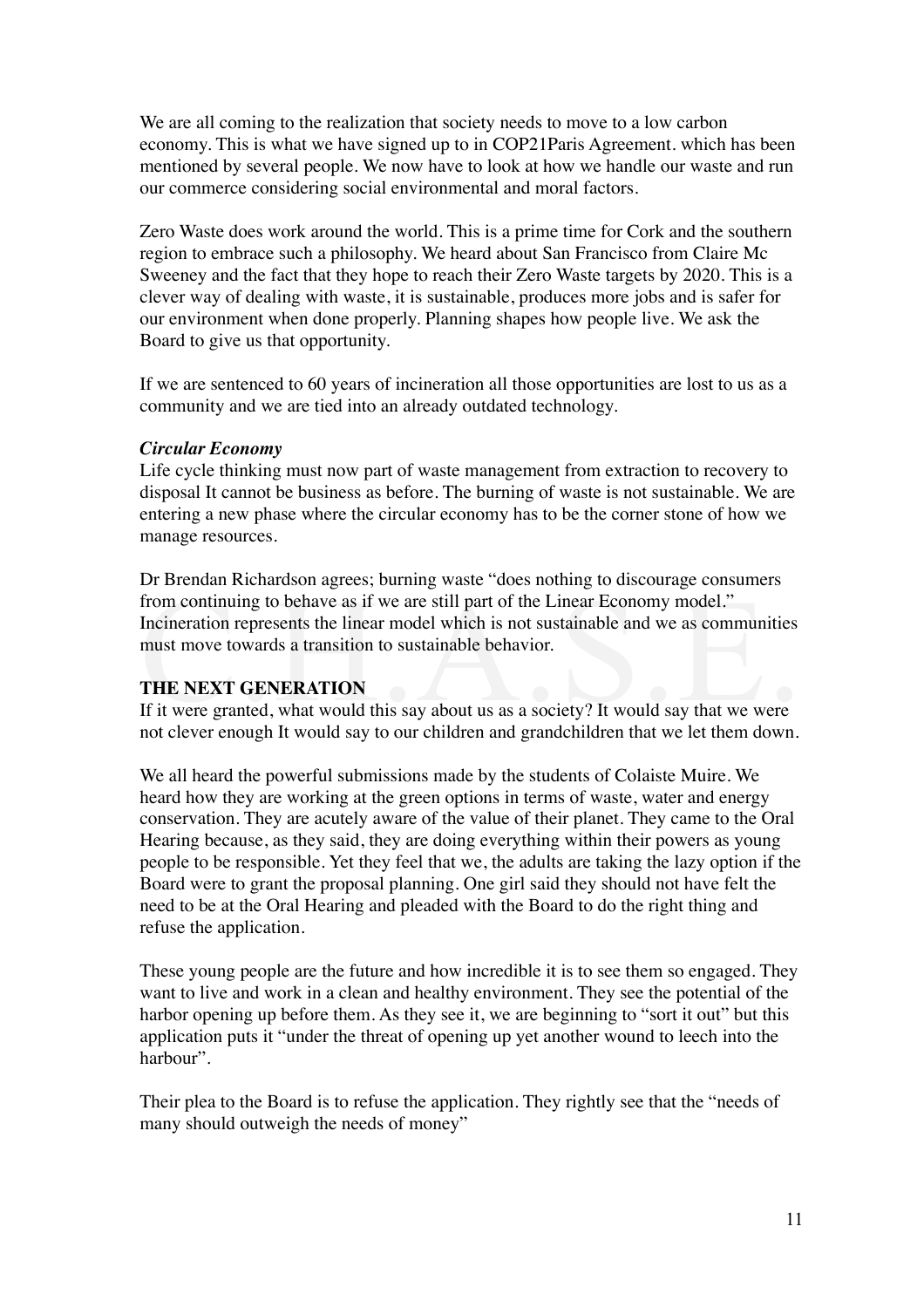Their teacher Mary Whyte very eloquently summed it up : "The proposal laughs in the face of the hopes of these young children. They have already outsmarted the old technology being offered by Indaver, they want to preserve their resources not destroy them."

## Ms Whyte asks the Board to "**hold the space in trust until this generation can take it**  over"

# **TRUST**

The evidence presented at this Oral hearing has done nothing to increase our trust of Indaver.

- We do not trust their statements on flooding and erosion and the evidence presented by the community clearly exposed the fact that Indaver cannot engineer their way out of the difficulties.
- If Indaver wanted to allay the concerns of the community in relation to health and had nothing to hide they would have done a H.I.A. They have not done so which shows that they have scant regard for the community or their concerns.
- We do not find Dr Hogan's evidence credible for reasons outlined earlier In short the community does not believe his evidence.
- to occur in Ringaskiddy as in Antwerp. I hat was down to human error which<br>they cannot guarantee against. No evidence was offered to the hearing to prove<br>otherwise. One big difference between the two sites, that Indaver di We do not believe Indaver when they tell us there is no potential for an accident to occur in Ringaskiddy as in Antwerp. That was down to human error which they cannot guarantee against. No evidence was offered to the hearing to prove otherwise. One big difference between the two sites, that Indaver didn't tell us is the fact that there is a residential population of 45,000 people in a 5km radius in the Ringaskiddy area, while Stabroek is an industrial zone with 18,000 in a 21 km radius.
	- The potential therefore for injury is far greater in Ringaskiddy, yet Indaver are willing to gamble with our lives for the sake of their profits
	- We do not think Indaver Ireland are a competent company from past performance and we do not trust them to run this facility. Their attitude is cavalier to say the least and gives us no comfort.
	- We are not being offered best available technology BAT in accordance with EU standards as this technology is already old with only 25% efficiency and quite frankly it is an insult to the community to tell us otherwise, as they have tried to do.
	- We are told if the incinerator is not built our waste will go to either landfill or be exported. (Mr Porter) This is misleading. Waste in the short term may be exported but this is while other technologies are being developed which is in keeping with EU policy. We would much rather that than build something that has to be fed for the next 60 years and tie us into an ancient polluting technology that we know will damage our health and environment.
	- We do not believe that Indaver can function without a transfer station We believe they have deliberately omitted it from their application to save themselves grief in terms of dealing with us the community w.r.t. the scenario of potential explosions and windows being blown out etc. Why else are they spending money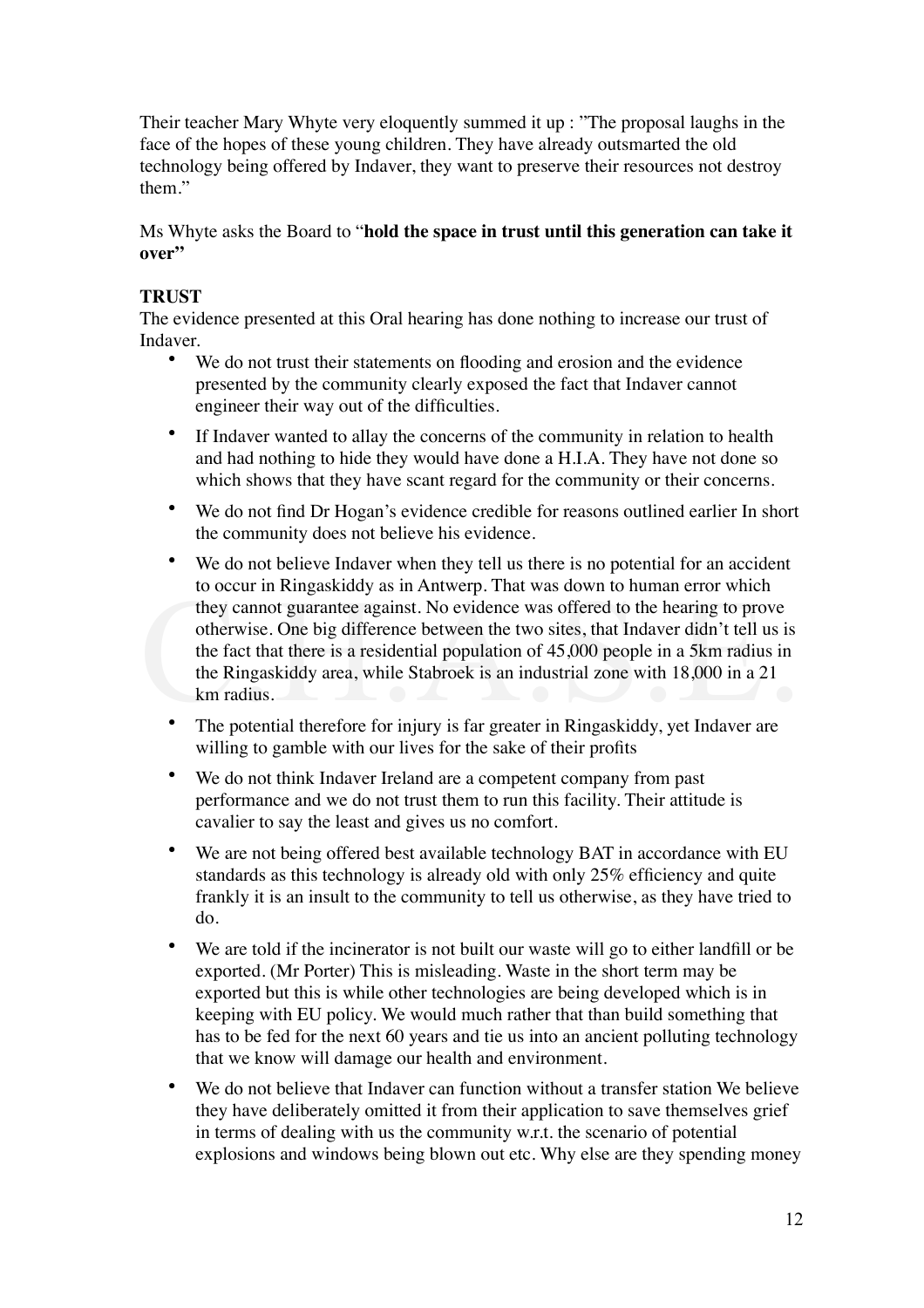raising the "western field" formally known as the transfer station to a height of 4.5m OD?

## **CONCLUSION**

Mr Inspector, you have heard from all quarters the hopes that we have for our community. I think you will have learnt over the last month that we are a community who care about where we live and how we live We truly believe that" Cork Harbour is a special place ' as Joe Noonan told you on the first day.

We the communities of Cork Harbour, including all our public representatives say that **Cork Harbour is a special place**. It is the place we call home, where we want to work play and rear our families, in a clean and healthy environment.

We are a proud community, a strong community and a united community. John Ahern MD said to us many years ago that apathy would get this application through. **There is no apathy in this community.** The people of Ringaskiddy and the Lower Harbour have paid a price over the last forty years to contribute in no small way to the prosperity of the Irish Economy. We now see a new way to contribute to that economy. It is through education, research and tourism and clean technology. Everything has moved on in the last 16 years. Cork harbour has changed beyond recognition. The hope we have for our harbour is now within our grasp.

Mr Inspector, you are the expert here on behalf of the Board. I make this closing<br>statement to you so that you can understand our concerns and our level of commitment<br>to ensuring that this project never sees the light of d Mr Inspector, you are the expert here on behalf of the Board. I make this closing statement to you so that you can understand our concerns and our level of commitment to ensuring that this project never sees the light of day. We want our harbour to flourish in a way that will benefit the greater good not a vested interest. We want you to tell this to the Board.

*"Planning has a critical balancing role to play when competing interests put forward differing views on future development options. By focusing on the interests of the common good for proper planning and long-term sustainable development, the planning system can arrive at equitable, balanced and transparent decisions on the best way forward.*" Planning Policy Statement 2015 The Department of Environment Community and local Government

We say as a community that the best way forward for Cork Harbour is to listen to the greater good. We have laid out our plans and aspirations that are set in Local National and E.U policy. They promise a bright future for us, our families and the future generations that will make Cork Harbour and her hinterland, their homes .

This application has taken up enough of our lives, we can't get back that time. Now we ask you and the Board most sincerely to refuse this application outright and let us get back to living our lives with a future full of promise and potential.

Thank you for you time and patience and we wish you well in all you do.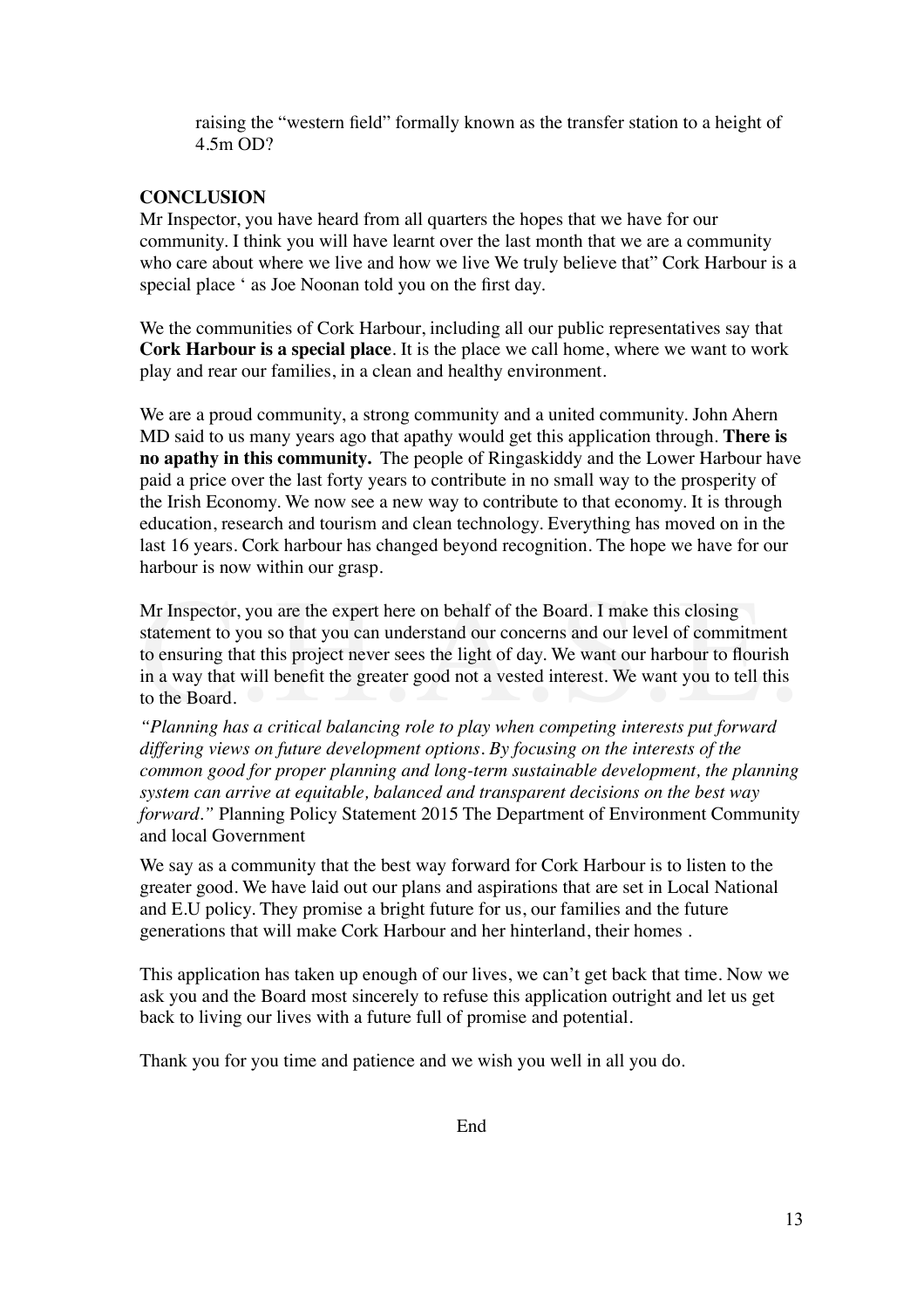## **Appendix. Notes on"**

- I. Biography of CHASE
- II. The Planning Process

- *CHASE Bio*<br>• Over the year • Over the years CHASE has participated and submitted to the CCDP, CCWMP, Local Area Plans (LAP ). Cork Kerry Limerick WMP, Council Review, Irish Planning Institute National Conference, National Bio-diversity Plan, Regulation of Waste Management, Waste Framework Directive, Active Citizenship. We have also made submissions to the E.U Commission and the Petitions Committee.
- Solution and the Petitions Committee.<br>
We have attended all the major waste management and EPA conferences over the years to keep abreast with the thinking in waste management.<br>
I was involved in the Corepoint Project • We have attended all the major waste management and EPA conferences over the years to keep abreast with the thinking in waste management.
	- I was involved in the Corepoint Project as a member of the Harbour Forum which culminated in the production of the Cork Harbour Integrated Management Strategy published in 2008.
	- I also sit on Steering Committee for the clean up of Haulbowline Island which Minister Coveney spoke of at this hearing
	- CHASE has received environmental awards from the Cork Environmental Forum for our efforts and work in protecting the environment.
	- We were presented with the Lord Mayors Award in Cobh in 2006, in recognition of our contribution to our community.
	- I went to Brussels on behalf of CHASE to lodge a complaint to the European Commission in 2003 with respect to Ireland's failure to transpose Article 3 of Council Directive 85/337/EEC of 27 June 1985 on the assessment of the effects of certain public and private projects on the environment

The European Courts found in our favour in 2011 and the EIA Directive was transposed into Irish Law.

In 2006 I lodged a complaint to the EU Petitions Committee on the failure of the Irish State and its Competent Authorities to regulate emissions from the Irish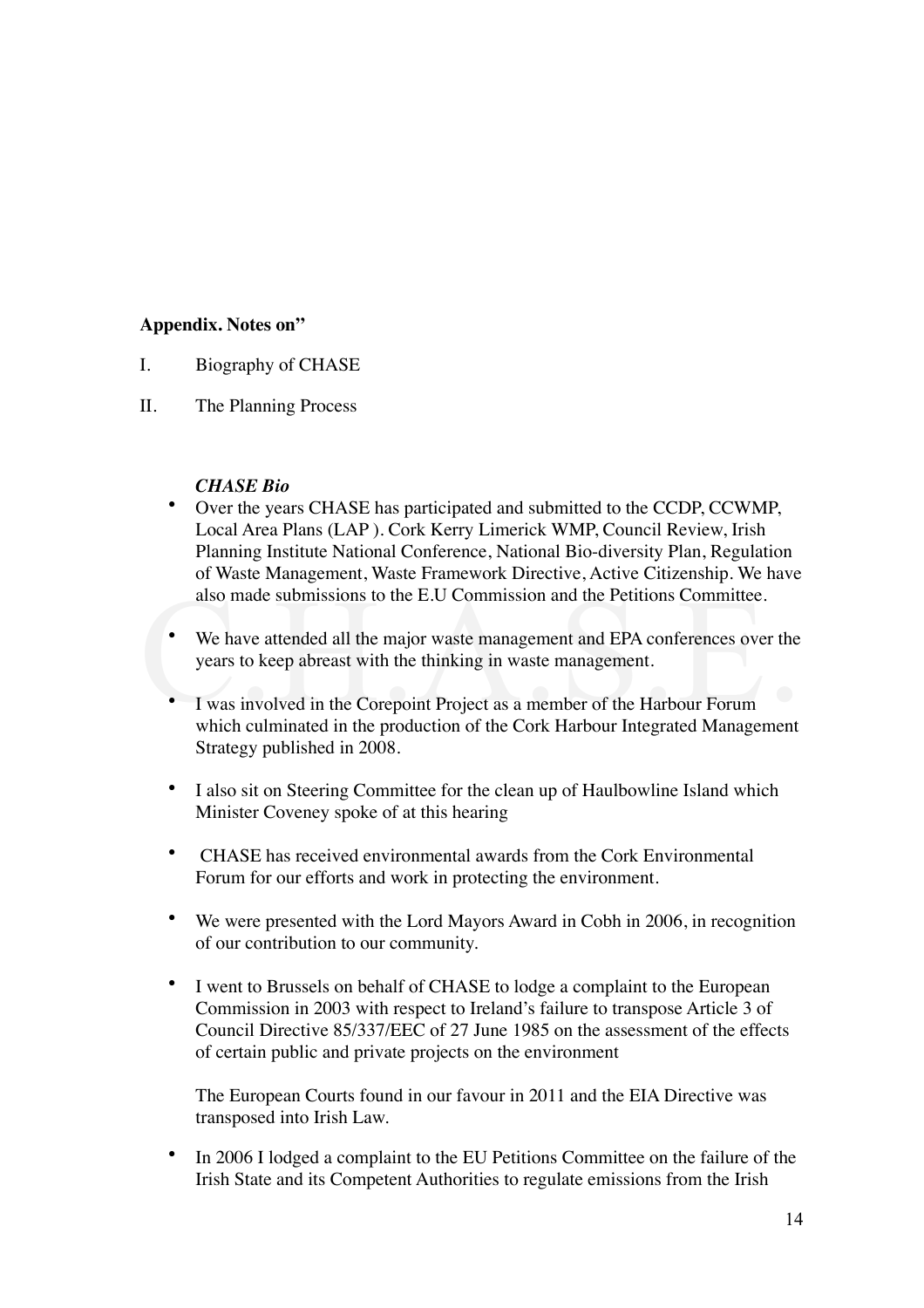Ispat steel smelting/sintering facility at Haulbowline Island, Cork Harbour, (Council Directive 94/67/EC (Article 7.2) and Council Directive 82/884/EEC. )

We were again successful and as a result we now remediating the east tip on Haulbowline at the cost of E64 million and we are reclaiming our harbour as outlined in the Haulbowline Master Plan

## *II The Planning Process*

It is vital that communities are allowed to engage at all stages of the planning process, particularly in relation to major infrastructures that have long term implications for the community. This however is not the case with the Strategic Infrastructure Bill. (SIB) You have heard mentioned many times at this hearing, that there is a lack of balance and fairness in how the Board deals with the applicant and the community. We say that is fundamentally unfair and no way to run a truly participatory planning process.

#### **The Process**

I think the fact that we are here for a third time indicates to us that ABP or the Board of ABP only pay this principle of planning lip service.

We have concerns about the capacity of the SIB to obtain a holistic perspective<br>on planning applications, if it excludes meaningful participation at a local level.<br>Planning policy must be decided through debate and discuss We have concerns about the capacity of the SIB to obtain a holistic perspective on planning applications, if it excludes meaningful participation at a local level. Planning policy must be decided through debate and discussion both at a **local**  and national level. It is vital that the publics' right to participate in the planning process at all stages be up-held and that it is a truly democratic process.

It must moreover be a meaningful process whereby the findings of such a process are used in making sound decisions that are just and fair.

 "Public trust, whether it is placed in the regulators, in compliance with the regulations or in the information provided, will be fundamental in achieving even a modicum of consensus for any future developments in waste policy in Ireland". (HRB Report 2003)

Though dated 2003 this statement is still as relevant today and the fact that we are here possibly justifies this statement, in that the criteria set out in it have not been satisfied, even after 15 years.

We also have concerns about the way in which this evidence is heard. You Mr Inspector are the Boards Expert planner. You listed to the debate the evidence the cross-examination and I am sure you will represent it accurately in your report. This then goes to ABP where it goes yet another individual who reads your report and the file and does another report which is the one presented to the Board. Things get lost in translation and we say this is no way to relay information of such serious consequence. Members of the Board should be here to hear this hearing

#### **In-balance in process**